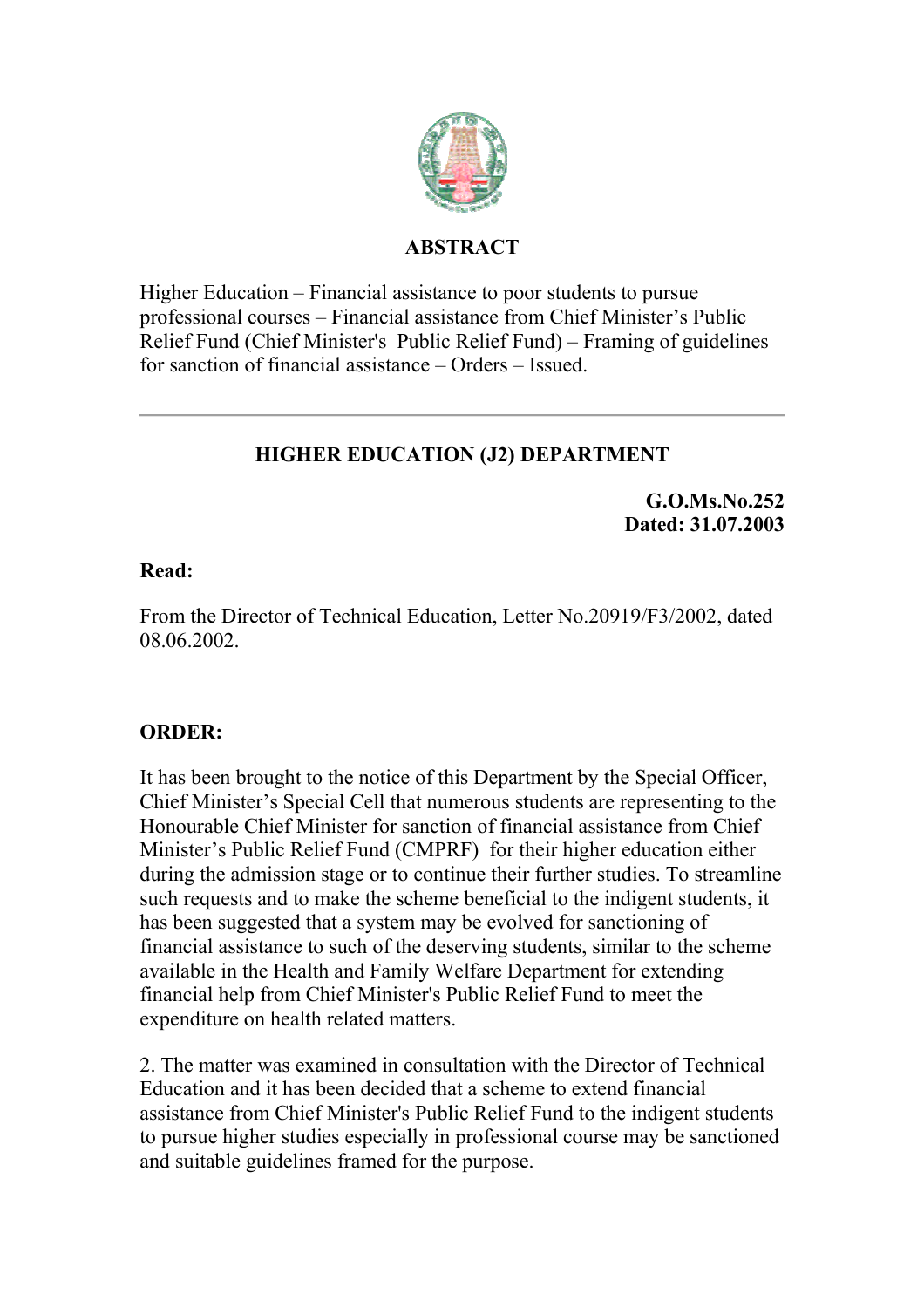3. Accordingly, the Government direct that a scheme to extend financial assistance from Chief Minister's Public Relief Fund to the indigent students to pursue higher studies in professional courses be sanctioned and the following guidelines framed for the purpose.

i) The students should have got admission through the Single Window Agencies nominated by the Government.

ii) The candidates who got admission under Management quota are not eligible for availing this financial assistance.

iii) The candidate should be a domicile of Tamil Nadu State.

iv) The income of the family should not exceed Rs.50,000/- per annum.

v) The respective candidates who seek financial assistance may be directed to submit their application through the respective District Collectors with the following testimonials duly attested by a Gazetted Officer.

- 1. a)  $+2$  Mark Sheet
- 2. b) Domicile Certificate, issued by the Tahsildar
- 3. c) Income Certificate of Head of the Family issued by Tahsildar
- 4. d) Details of family members with age, Educational qualification and income
- 5. e) Allotment order issued by the Single Window Agency
- 6. f) Nativity Certificate

In the cover containing the recommendation, it should be mentioned **"Financial assistance for Higher Education studies (B.E./M.B.B.S/etc.)"**

vii) The Special Officer, C.M.'s Special Cell may register these cases in the Special register to be maintained by C.M.'s Special Cell and send it to the Administrative Department concerned in the Secretariat for further necessary action.

viii) The Administrative Department may issue orders on the applications within 15 days after taking orders in circulation to the Chief Minister.

4. The Government further direct that financial assistance from Chief Minister's Public Relief Fund will be provided at the rate of Rs.25,000/- (Rupees twenty five thousand only) per student for the entire course of study, to a maximum of 100 students every year.

(BY ORDER OF THE GOVERNOR)